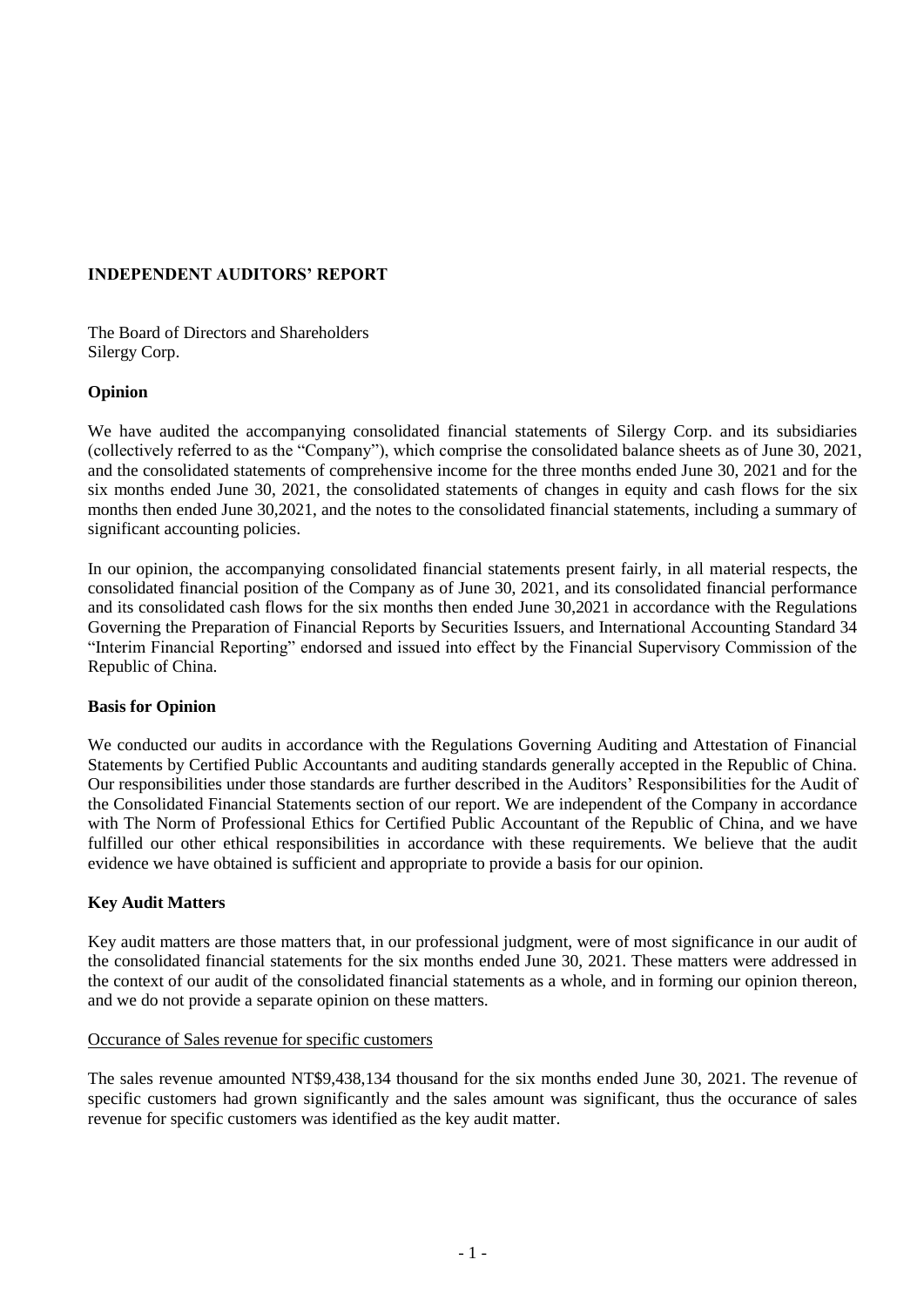The audit procedures developed for this key audit matter were as follows:

- 1. Understood and evaluated operating procedure and internal control related to revenue recognition. Test the design and implementation effectiveness of the control.
- 2. Sampled and tested sales transactions from specific customers, whose sales revenue had grown significantly, by inspecting delivery documents and receipt of payment in order to validate the occurance of sales revenue.
- 3. Reviewed subsequent events to confirm whether there were any major sales returns and discounts.

## **Other Matter**

We have also reviewed the accompanying consolidated financial statements of the Company as of and for the six months ended June 30, 2020, on which we have issued an unqualified conclusion on August 11, 2020. A review is substantially less in scope than an audit and consequently does not enable us to obtain assurance that we would become aware of all significant matters that might be identified in an audit. Accordingly, we do not express an audit opinion.

## **Responsibilities of Management and Those Charged with Governance for the Consolidated Financial Statements**

Management is responsible for the preparation and fair presentation of the consolidated financial statements in accordance with the Regulations Governing the Preparation of Financial Reports by Securities Issuers, and International Accounting Standard 34 "Interim Financial Reporting" endorsed and issued into effect by the Financial Supervisory Commission of the Republic of China, and for such internal control as management determines is necessary to enable the preparation of consolidated financial statements that are free from material misstatement, whether due to fraud or error.

In preparing the consolidated financial statements, management is responsible for assessing the Company's ability to continue as a going concern, disclosing, as applicable, matters related to going concern and using the going concern basis of accounting unless management either intends to liquidate the Company or to cease operations, or has no realistic alternative but to do so.

Those charged with governance, (including members of the Audit Committee) are responsible for overseeing the Company's financial reporting process.

## **Auditors' Responsibilities for the Audit of the Consolidated Financial Statements**

Our objectives are to obtain reasonable assurance about whether the consolidated financial statements as a whole are free from material misstatement, whether due to fraud or error, and to issue an auditors' report that includes our opinion. Reasonable assurance is a high level of assurance, but is not a guarantee that an audit conducted in accordance with the auditing standards generally accepted in the Republic of China will always detect a material misstatement when it exists. Misstatements can arise from fraud or error and are considered material if, individually or in the aggregate, they could reasonably be expected to influence the economic decisions of users taken on the basis of these consolidated financial statements.

As part of an audit in accordance with the auditing standards generally accepted in the Republic of China, we exercise professional judgment and maintain professional skepticism throughout the audit. We also:

1. Identify and assess the risks of material misstatement of the consolidated financial statements, whether due to fraud or error, design and perform audit procedures responsive to those risks, and obtain audit evidence that is sufficient and appropriate to provide a basis for our opinion. The risk of not detecting a material misstatement resulting from fraud is higher than for one resulting from error, as fraud may involve collusion, forgery, intentional omissions, misrepresentations, or the override of internal control.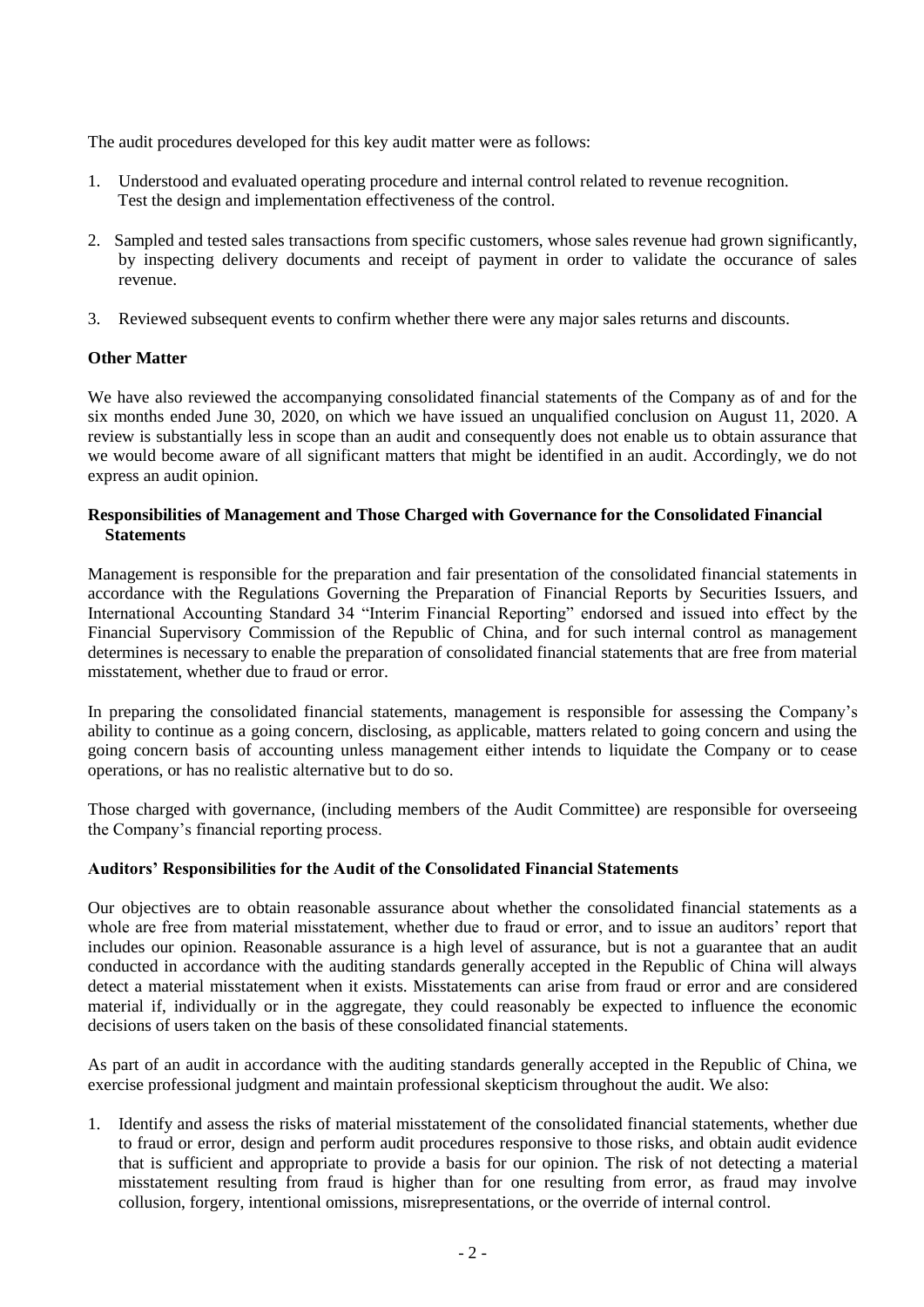- 2. Obtain an understanding of internal control relevant to the audit in order to design audit procedures that are appropriate in the circumstances, but not for the purpose of expressing an opinion on the effectiveness of the Company's internal control.
- 3. Evaluate the appropriateness of accounting policies used and the reasonableness of accounting estimates and related disclosures made by management.
- 4. Conclude on the appropriateness of management's use of the going concern basis of accounting and, based on the audit evidence obtained, whether a material uncertainty exists related to events or conditions that may cast significant doubt on the Company's ability to continue as a going concern. If we conclude that a material uncertainty exists, we are required to draw attention in our auditors' report to the related disclosures in the consolidated financial statements or, if such disclosures are inadequate, to modify our opinion. Our conclusions are based on the audit evidence obtained up to the date of our auditors' report. However, future events or conditions may cause the Company to cease to continue as a going concern.
- 5. Evaluate the overall presentation, structure and content of the consolidated financial statements, including the disclosures, and whether the consolidated financial statements represent the underlying transactions and events in a manner that achieves fair presentation.
- 6. Obtain sufficient and appropriate audit evidence regarding the financial information of entities or business activities within the Company to express an opinion on the consolidated financial statements. We are responsible for the direction, supervision, and performance of the Company audit. We remain solely responsible for our audit opinion.

We communicate with those charged with governance regarding, among other matters, the planned scope and timing of the audit and significant audit findings, including any significant deficiencies in internal control that we identify during our audit.

We also provide those charged with governance with a statement that we have complied with relevant ethical requirements regarding independence, and to communicate with them all relationships and other matters that may reasonably be thought to bear on our independence, and where applicable, related safeguards.

From the matters communicated with those charged with governance, we determine those matters that were of most significance in the audit of the consolidated financial statements for the six months ended June 30, 2021 and are therefore the key audit matters. We describe these matters in our auditors' report unless law or regulation precludes public disclosure about the matter or when, in extremely rare circumstances, we determine that a matter should not be communicated in our report because the adverse consequences of doing so would reasonably be expected to outweigh the public interest benefits of such communication.

The engagement partners on the audit resulting in this independent auditors' report are Ming-Yen Chien and Cheng-Chun Chiu.

Deloitte & Touche Taipei, Taiwan Republic of China

August 31, 2021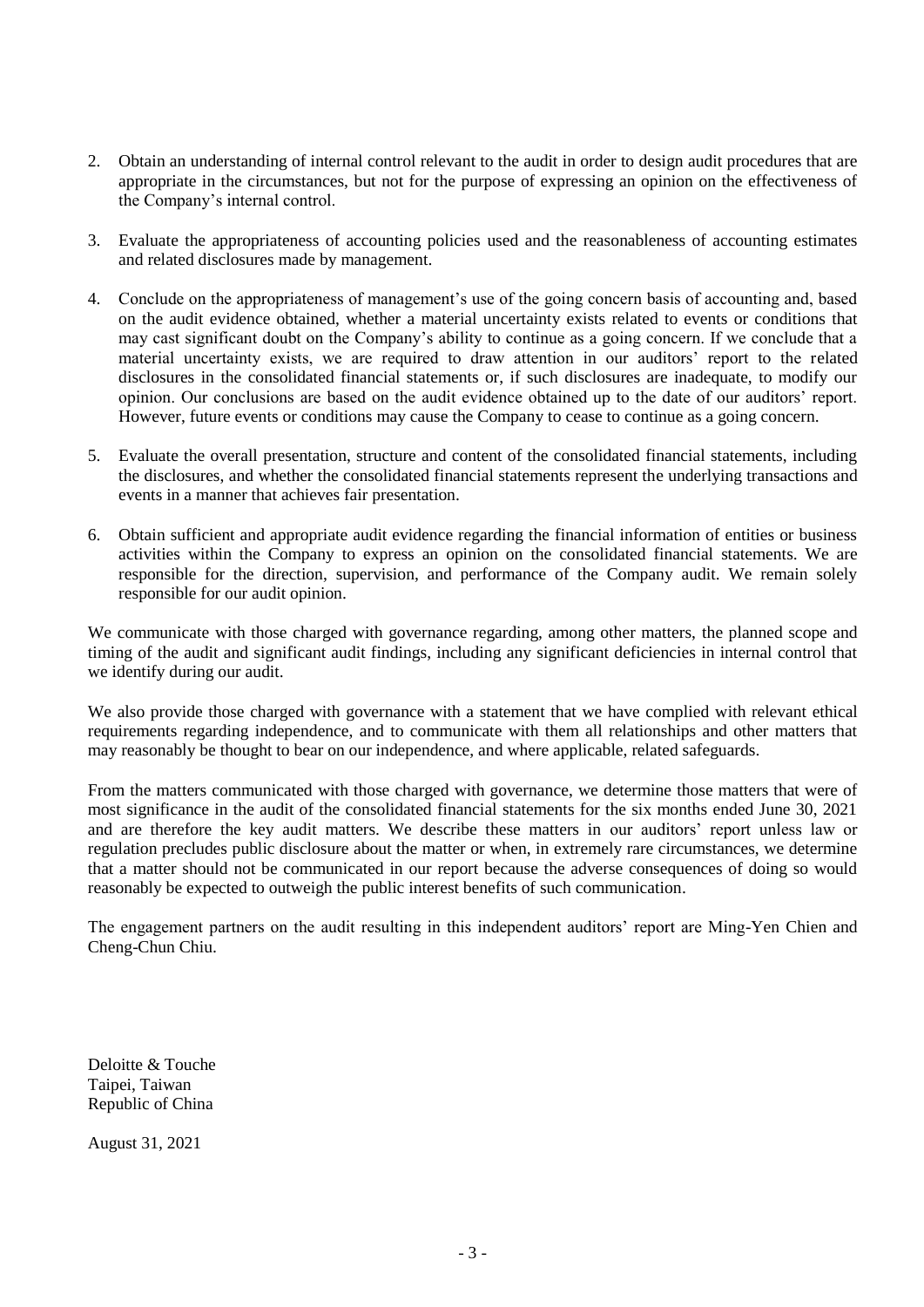## **CONSOLIDATED BALANCE SHEETS (In Thousands of New Taiwan Dollars)**

|                                                                                | June 30, 2021<br>(Audited) | December 31, 2020<br>(Audited) |                           | June 30, 2020<br>(Reviewed after<br><b>Restatement</b> ) |                        |                            |
|--------------------------------------------------------------------------------|----------------------------|--------------------------------|---------------------------|----------------------------------------------------------|------------------------|----------------------------|
| <b>ASSETS</b>                                                                  | Amount                     | $\frac{0}{0}$                  | Amount                    | $\frac{0}{0}$                                            | Amount                 | $\frac{0}{0}$              |
| <b>CURRENT ASSETS</b>                                                          |                            |                                |                           |                                                          |                        |                            |
| Cash and cash equivalents                                                      | 9,856,453<br>\$            | 43                             | $\mathbb{S}$<br>9,248,146 | 47                                                       | \$4,615,842            | 25                         |
| Financial assets at amortized cost - current                                   | 1,253,975                  | 6                              | 229,696                   | 1                                                        | 848,263                | $\mathfrak{S}$             |
| Accounts receivable, net                                                       | 1,700,613                  | $\tau$                         | 1,016,757                 | 5                                                        | 1,275,911              | $\tau$                     |
| Other receivables<br>Inventories                                               | 73,406<br>2,245,566        | 10                             | 74,012<br>2,314,096       | $\overline{\phantom{a}}$<br>12                           | 136,650<br>2,512,822   | 14                         |
| Prepayments                                                                    | 197,114                    | $\overline{\phantom{0}}$       | 152,899                   | $\perp$                                                  | 141,715                | $\overline{1}$             |
| Total current assets                                                           | 15,327,127                 | $-67$                          | 13,035,606                | 66                                                       | 9,531,203              | $-53$                      |
| <b>NON-CURRENT ASSETS</b>                                                      |                            |                                |                           |                                                          |                        |                            |
| Financial assets at fair value through profit or loss - non-current            | 2,229,187                  | 10                             | 1,638,644                 | $\,8\,$                                                  | 1,077,332              | 6                          |
| Investments accounted for using equity method<br>Property, plant and equipment | 518,879<br>1,310,481       | $\mathbf{2}$<br>6              | 529,349<br>1,190,616      | $\mathfrak{Z}$<br>6                                      | 2,369,199<br>1,117,531 | 13<br>$\sqrt{6}$           |
| Right-of-use assets                                                            | 117,457                    | 1                              | 99,835                    | 1                                                        | 97,739                 | $\mathbf{1}$               |
| Investment properties                                                          | 616,097                    | 3                              | 582,184                   | $\mathfrak{Z}$                                           | 551,769                | 3                          |
| Goodwill                                                                       | 1,786,864                  | $8\,$                          | 1,824,929                 | 9                                                        | 2,219,146              | 13                         |
| Other intangible assets                                                        | 748,879                    | $\ensuremath{\mathfrak{Z}}$    | 832,630                   | $\overline{4}$                                           | 954,329                | $\sqrt{5}$                 |
| Deferred tax assets                                                            | 44,170                     | $\sim$                         | 38,252                    | $\blacksquare$                                           | 32,624                 |                            |
| Refundable deposits                                                            | 80,657                     | $\overline{\phantom{a}}$       | 54,017                    | $\sim$                                                   | 44,920                 |                            |
| Net defined benefit assets - non-current                                       | 1,018                      |                                | 995                       |                                                          | 1,182                  |                            |
| Long-term prepayments                                                          | 47,204                     | $\equiv$                       | 40,229                    | $\sim$                                                   | 47,207                 |                            |
| Total non-current assets                                                       | 7,500,893                  | $-33$                          | 6,831,680                 | $-34$                                                    | 8,512,978              | $-47$                      |
| <b>TOTAL</b>                                                                   | \$22,828,020               | 100                            | \$19,867,286              | $-100$                                                   | \$18,044,181           | 100                        |
| <b>LIABILITIES AND EQUITY</b>                                                  |                            |                                |                           |                                                          |                        |                            |
| <b>CURRENT LIABILITIES</b>                                                     |                            |                                |                           |                                                          |                        |                            |
| Financial liabilities at fair value through profit or loss - current           | $\mathbb{S}$<br>16,488     |                                | \$                        |                                                          | \$                     |                            |
| Accounts payable                                                               | 661,756                    | 3                              | 616,402                   | 3                                                        | 662,300                | $\overline{4}$             |
| Accounts payable - related parties                                             | 4,772                      |                                | 1,720                     |                                                          | 92                     |                            |
| Other payables                                                                 | 1,595,050                  | 7                              | 672,769                   | 4                                                        | 1,150,523              | 6                          |
| Current tax liabilities                                                        | 204,971                    | 1                              | 47,532                    |                                                          | 3,880                  |                            |
| Lease liabilities - current<br>Other current liabilities                       | 53,748<br>34,337           | $\equiv$                       | 36,793<br>46,350          |                                                          | 29,335<br>18,227       |                            |
| Total current liabilities                                                      | 2,571,122                  | 11                             | 1,421,566                 | $\overline{7}$                                           | 1,864,357              | 10                         |
| <b>NON-CURRENT LIABILITIES</b>                                                 |                            |                                |                           |                                                          |                        |                            |
| Financial liabilities at fair value through profit or loss - non-current       | 16,488                     |                                | 33,376                    |                                                          | 32,003                 |                            |
| Deferred tax liabilities                                                       | 16,276                     |                                | 10,886                    |                                                          | 18,697                 |                            |
| Lease liabilities - non-current                                                | 42,052                     | 1                              | 40,759                    | 1                                                        | 46,046                 | 1                          |
| Guarantee deposits                                                             | 9,581                      |                                | 10,095                    |                                                          | 5,250                  |                            |
| Other payables - non-current                                                   |                            |                                |                           |                                                          | 4,445                  |                            |
| Total non-current liabilities                                                  | 84,397                     | $\overline{\phantom{0}}$       | 95,116                    |                                                          | 106,441                | $\perp$                    |
| <b>Total liabilities</b>                                                       | 2,655,519                  | $-12$                          | 1,516,682                 | 8                                                        | 1,970,798              | 11                         |
| EQUITY ATTRIBUTABLE TO OWNERS OF THE COMPANY                                   |                            |                                |                           |                                                          |                        |                            |
| Share capital                                                                  |                            |                                |                           |                                                          |                        |                            |
| Common shares                                                                  | 935,839                    | 4                              | 929,014                   | $\overline{5}$                                           | 921,829                | $\overline{5}$             |
| Capital surplus<br>Retained earnings                                           | 8,642,021                  | $-38$                          | 7,799,136                 | 39                                                       | 7,260,613              | 40                         |
| Legal reserve                                                                  | 996,568                    | 4                              | 996,568                   | 5                                                        | 996,568                | 6                          |
| Special reserve                                                                | 1,129,475                  | $\mathfrak{S}$                 | 703,512                   | $\overline{4}$                                           | 703,512                | 4                          |
| Unappropriated earnings                                                        | 10,024,928                 | <u>44</u>                      | 8,912,441                 | $\frac{45}{2}$                                           | 7,057,665              | <u>39</u>                  |
| Total retained earnings                                                        | 12,150,971                 | $-53$                          | 10,612,521                | $-54$                                                    | 8,757,745              | $\frac{49}{ }$             |
| Other equity                                                                   |                            |                                |                           |                                                          |                        |                            |
| Exchange differences on translating foreign operations                         | (1,472,683)                | (6)                            | (1,129,475)               | (6)                                                      | (989, 844)             | (6)                        |
| Unearned employee benefits                                                     | (430,229)                  | (2)                            | (180,211)                 | (1)                                                      | (198,510)              | $\underline{(\mathbf{1})}$ |
| Total other equity                                                             | (1,902,912)                | (8)                            | (1,309,686)               | $\frac{1}{2}$                                            | (1,188,354)            | (7)                        |
| Total equity attributable to owners of the Company                             | 19,825,919                 | 87                             | 18,030,985                | $-91$                                                    | 15,751,833             | 87                         |
| NON-CONTROLLING INTERESTS                                                      | 346,582                    | $\overline{\phantom{0}}$ 1     | 319,619                   | $\overline{\phantom{0}}$                                 | 321,550                | $\frac{2}{2}$              |
| Total equity                                                                   | 20,172,501                 | $-88$                          | 18,350,604                | $-92$                                                    | 16,073,383             | 89                         |
| <b>TOTAL</b>                                                                   | \$22,828,020               | 100                            | \$19,867,286              | 100                                                      | \$18,044,181           | 100                        |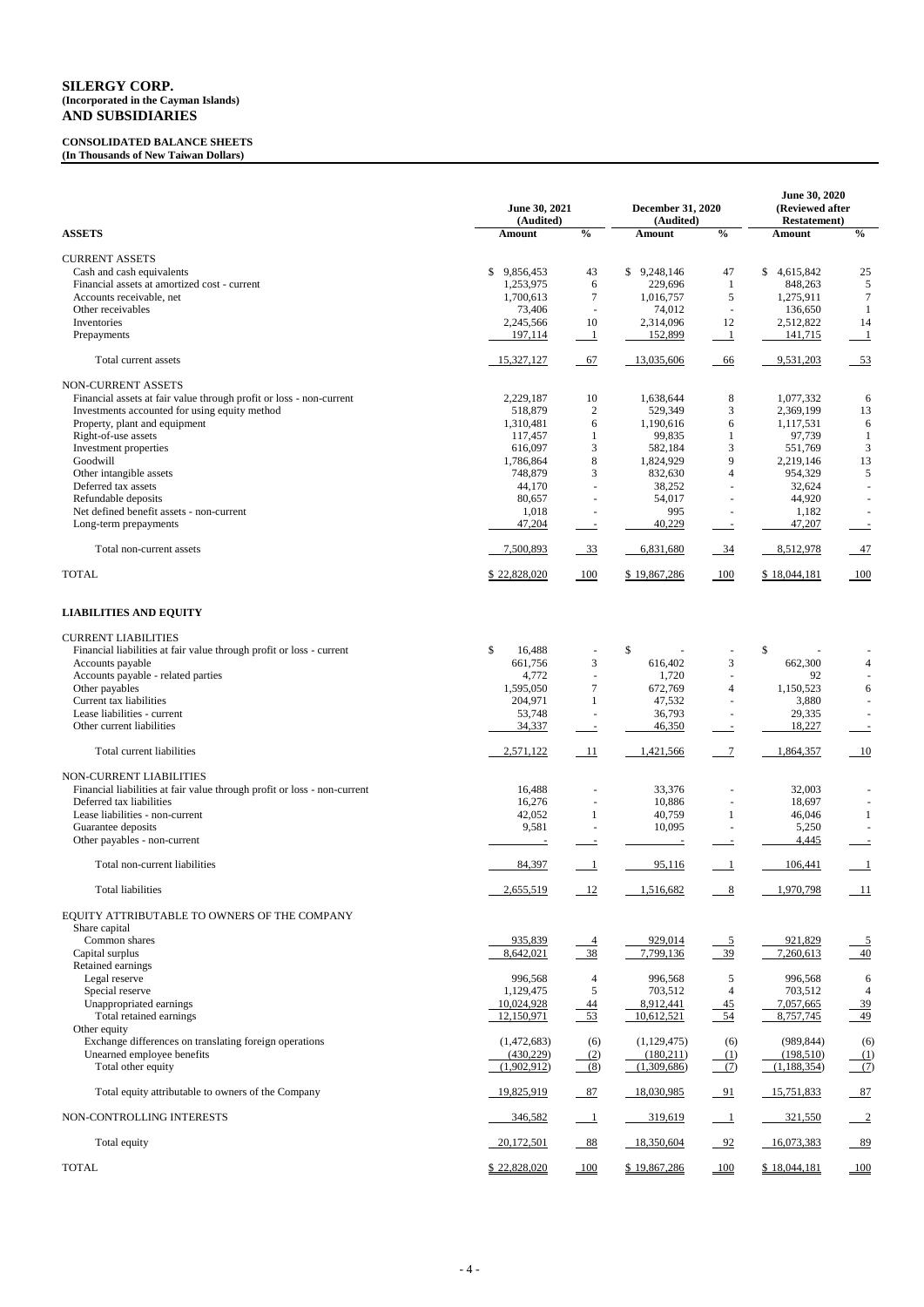#### **CONSOLIDATED STATEMENTS OF COMPREHENSIVE INCOME (In Thousands of New Taiwan Dollars, Except Earnings Per Share)**

|                                                         |                     | For the Three Months Ended June 30 | For the Six Months Ended June 30 |                                 |                       |                                |                       |                          |
|---------------------------------------------------------|---------------------|------------------------------------|----------------------------------|---------------------------------|-----------------------|--------------------------------|-----------------------|--------------------------|
|                                                         | 2021                |                                    | 2020                             |                                 | 2021                  |                                | 2020                  |                          |
|                                                         | (Audited)           | (Reviewed)                         |                                  | (Audited)                       |                       | (Reviewed)                     |                       |                          |
|                                                         | <b>Amount</b>       | $\frac{0}{0}$                      | <b>Amount</b>                    | $\overline{\frac{0}{0}}$        | <b>Amount</b>         | $\frac{0}{0}$                  | <b>Amount</b>         | $\frac{0}{0}$            |
| OPERATING REVENUE,<br><b>NET</b>                        | \$5,258,206         | 100                                | \$ 3,300,802                     | 100                             | \$9,438,134           | 100                            | \$6,154,431           | 100                      |
| OPERATING COSTS                                         | 2,449,860           | 47                                 | 1,636,648                        | 50                              | 4,634,646             | 49                             | 3,069,435             | 50                       |
| <b>GROSS PROFIT</b>                                     | 2,808,346           | 53                                 | 1,664,154                        | 50                              | 4,803,488             | 51                             | 3,084,996             | 50                       |
| OPERATING EXPENSES<br>Selling and marketing<br>expenses | 247,938             | 5                                  | 183.432                          | 5                               | 451,933               | 5                              | 348,423               | 6                        |
| General and administrative<br>expenses                  | 174,571             | 3                                  | 202,454                          | 6                               | 339,737               | $\overline{4}$                 | 345,812               | 5                        |
| Research and development                                |                     |                                    |                                  |                                 |                       |                                |                       |                          |
| expenses<br>Expected credit loss                        | 735,960<br>2,722    | 14<br>$\Box$                       | 519,547<br>1,785                 | 16<br>$\overline{\phantom{a}}$  | 1,364,452<br>1,648    | 14<br>$\overline{\phantom{a}}$ | 975,820<br>3,841      | 16<br>$\sim$             |
| Total operating<br>expenses                             | 1,161,191           | 22                                 | 907,218                          | 27                              | 2,157,770             | 23                             | 1,673,896             | 27                       |
| OTHER OPERATING<br><b>INCOME AND</b>                    |                     |                                    |                                  |                                 |                       |                                |                       |                          |
| <b>EXPENSES, NET</b>                                    | 4,179               | $\qquad \qquad \blacksquare$       | 4,076                            | $\overline{\phantom{a}}$        | 8,385                 |                                | 8,246                 |                          |
| PROFIT FROM<br><b>OPERATIONS</b>                        | 1,651,334           | 31                                 | 761,012                          | 23                              | 2,654,103             | 28                             | 1,419,346             | 23                       |
| NON-OPERATING INCOME<br><b>AND EXPENSES</b>             |                     |                                    |                                  |                                 |                       |                                |                       |                          |
| Interest income                                         | 15,878              |                                    | 11,730                           | $\overline{a}$                  | 32,891                | L,                             | 30,184                |                          |
| Other income                                            | 62,050              | $\mathbf{1}$                       | 21,190                           | $\mathbf{1}$                    | 113,159               | $\mathbf{1}$                   | 102,628               | $\mathfrak{2}$           |
| Interest expenses<br>Foreign exchange (loss)            | (252)               | L,                                 | (134)                            |                                 | (481)                 | L,                             | (537)                 | $\overline{a}$           |
| gain, net<br>Share of loss of associates                | (20,026)<br>(4,167) | ÷                                  | (1,917)<br>(39, 577)             | $\sim$<br>(1)                   | (25,573)<br>(12, 875) |                                | 12,121<br>(51,686)    | $\sim$<br>(1)            |
| Gain (loss) on financial<br>instruments at fair value   |                     |                                    |                                  |                                 |                       |                                |                       |                          |
| through profit or loss<br>Miscellaneous expenses        | 53,434<br>(13,619)  | $\mathbf{1}$<br>$\Box$             | (11,888)<br>(9,269)              | (1)<br>$\overline{\phantom{a}}$ | 53,434<br>(22,983)    | $\mathbf{1}$<br>$\Box$         | (54, 504)<br>(18,397) | (1)<br>$\sim$            |
|                                                         |                     |                                    |                                  |                                 |                       |                                |                       |                          |
| Total non-operating<br>income and<br>expenses           | 93,298              | $\overline{2}$                     | (29, 865)                        | (1)                             | 137,572               | $\sqrt{2}$                     | 19,809                |                          |
| PROFIT BEFORE INCOME<br><b>TAX</b>                      | 1,744,632           | 33                                 | 731,147                          | 22                              | 2,791,675             | 30                             | 1,439,155             | 23                       |
| <b>INCOME TAX EXPENSE</b>                               | (189, 850)          | (4)                                | (15,024)                         | $\overline{\phantom{a}}$        | (262, 190)            | (3)                            | (28, 483)             | $\overline{\phantom{a}}$ |
| NET PROFIT FOR THE<br><b>PERIOD</b>                     | 1,554,782           | 29                                 | 716,123                          | 22                              | 2,529,485             | 27                             | 1,410,672             | 23<br>(Continued)        |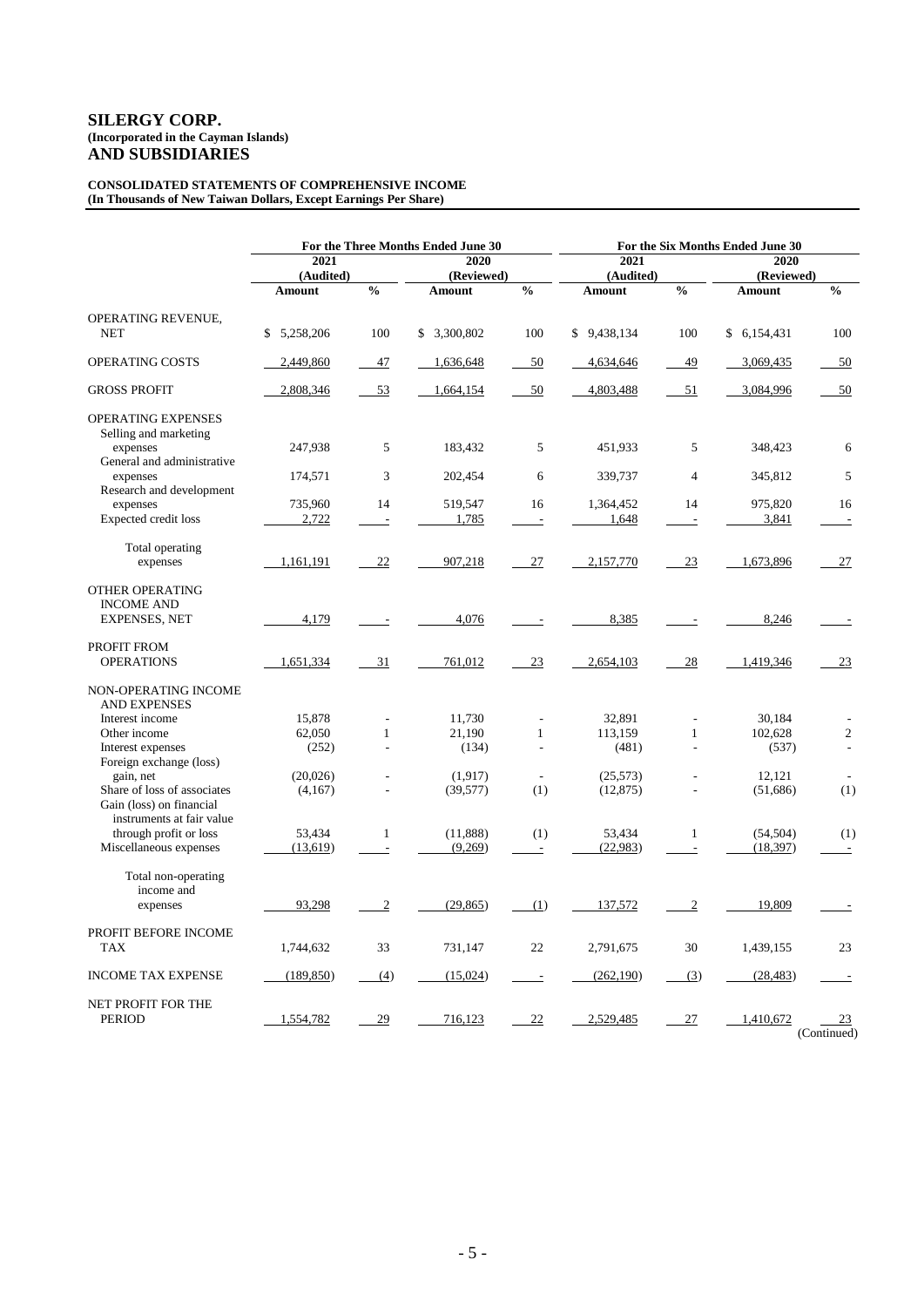#### **CONSOLIDATED STATEMENTS OF COMPREHENSIVE INCOME (In Thousands of New Taiwan Dollars, Except Earnings Per Share)**

|                                                                                                                                                                                                     |                           | For the Three Months Ended June 30 | For the Six Months Ended June 30 |                  |                           |                                |                         |                      |  |
|-----------------------------------------------------------------------------------------------------------------------------------------------------------------------------------------------------|---------------------------|------------------------------------|----------------------------------|------------------|---------------------------|--------------------------------|-------------------------|----------------------|--|
|                                                                                                                                                                                                     | 2021                      |                                    | 2020                             |                  | 2021                      |                                | 2020                    |                      |  |
|                                                                                                                                                                                                     | (Audited)                 |                                    | (Reviewed)                       |                  | (Audited)                 |                                | (Reviewed)              |                      |  |
|                                                                                                                                                                                                     | <b>Amount</b>             | $\frac{0}{0}$                      | Amount                           | $\frac{0}{0}$    | <b>Amount</b>             | $\frac{0}{0}$                  | Amount                  | $\frac{0}{0}$        |  |
| OTHER COMPREHENSIVE<br>(LOSS) INCOME<br>Items that will not be<br>reclassified subsequently<br>to profit or loss:<br><b>Exchange differences</b><br>arising from translation<br>to the presentation |                           |                                    |                                  |                  |                           |                                |                         |                      |  |
| currency<br>Items that may be<br>reclassified subsequently<br>to profit or loss:<br>Exchange differences on<br>translating foreign                                                                  | \$<br>(468, 650)          | (9)                                | \$<br>(329, 175)                 | (10)             | \$<br>(426, 836)          | (5)                            | \$<br>(208, 359)        | (3)                  |  |
| operations<br>Share of the other<br>comprehensive income<br>(loss) of associates<br>accounted for using                                                                                             | 127,946                   | 3                                  | 9,825                            |                  | 72,909                    | $\mathbf{1}$                   | (82, 869)               | (2)                  |  |
| equity method<br>Other comprehensive                                                                                                                                                                | 8,635                     |                                    | 3,616                            |                  | 6,183                     |                                | (4,122)                 |                      |  |
| loss for the period,<br>net of income tax                                                                                                                                                           | (332,069)                 | (6)                                | (315, 734)                       | (10)             | (347,744)                 | (4)                            | (295, 350)              | (5)                  |  |
| TOTAL COMPREHENSIVE<br><b>INCOME FOR THE</b><br><b>PERIOD</b>                                                                                                                                       | 1,222,713                 | 23                                 | 400,389                          | 12               | \$2,181,741               | 23                             | \$1,115,322             | <u>18</u>            |  |
| <b>NET PROFIT</b><br><b>ATTRIBUTABLE TO:</b><br>Owners of the Company<br>Non-controlling interests                                                                                                  | 1,522,173<br>32,609       | 29<br>$\mathbf{1}$                 | \$<br>723,844<br>(7, 721)        | 22<br>$\sim$ $-$ | \$2,513,915<br>15,570     | 27<br>$\overline{\phantom{a}}$ | \$1,423,669<br>(12,997) | 23<br>$\sim$ $-$     |  |
|                                                                                                                                                                                                     | 1,554,782<br>\$           | $-30$                              | 716,123                          | 22               | \$2,529,485               | $\frac{27}{2}$                 | \$1,410,672             | <u>23</u>            |  |
| <b>TOTAL COMPREHENSIVE</b><br><b>INCOME</b><br><b>ATTRIBUTABLE TO:</b>                                                                                                                              |                           |                                    |                                  |                  |                           |                                |                         |                      |  |
| Owners of the Company<br>Non-controlling interests                                                                                                                                                  | 1,193,568<br>\$<br>29,145 | 23<br>$\overline{a}$               | \$<br>413,551<br>(13,162)        | 12<br>$\sim$     | 2,170,707<br>\$<br>11,034 | 23<br>$\overline{\phantom{a}}$ | \$1,136,563<br>(21,241) | 18<br>$\overline{a}$ |  |
|                                                                                                                                                                                                     | 1,222,713<br>\$           | 23                                 | 400,389<br>\$                    | 12               | \$2,181,741               | 23                             | \$1,115,322             | 18                   |  |
| <b>EARNINGS PER SHARE</b><br>Basic<br>Diluted                                                                                                                                                       | 16.31<br>15.38            |                                    | 7.91<br>7.55<br>\$               |                  | 27.07<br>25.50            |                                | 15.58<br>14.89          |                      |  |

(Concluded)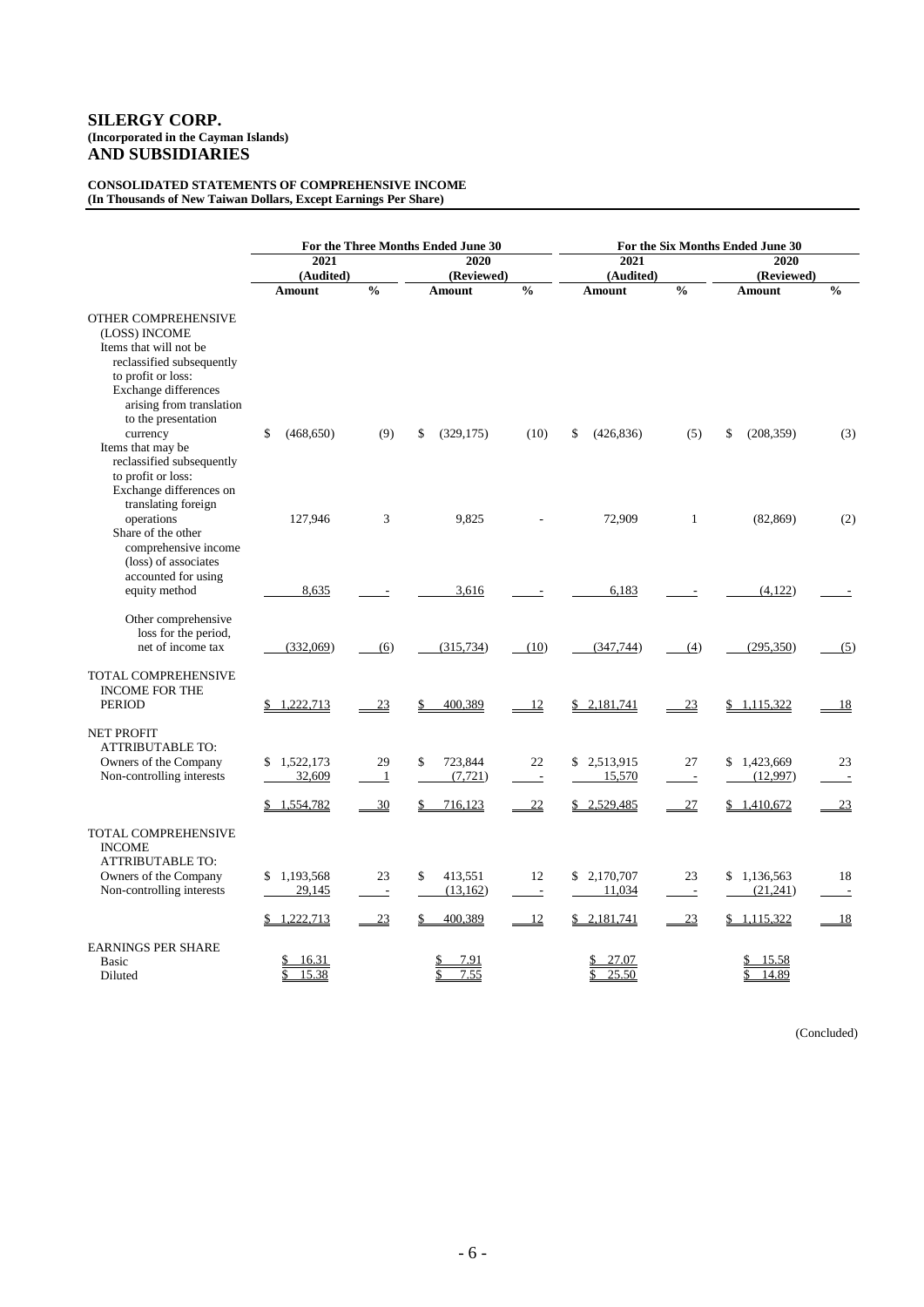|                                                                                                    | <b>Equity Attributable to Owners of the Company</b> |                      |                          |                      |                   |                                   |                                   |                        |                             |                           |                          |                       |                     |
|----------------------------------------------------------------------------------------------------|-----------------------------------------------------|----------------------|--------------------------|----------------------|-------------------|-----------------------------------|-----------------------------------|------------------------|-----------------------------|---------------------------|--------------------------|-----------------------|---------------------|
|                                                                                                    |                                                     |                      |                          |                      |                   |                                   |                                   |                        | <b>Other Equity</b>         |                           |                          |                       |                     |
|                                                                                                    |                                                     |                      | <b>Retained Earnings</b> |                      |                   |                                   | <b>Exchange</b><br>Differences on |                        |                             |                           |                          |                       |                     |
|                                                                                                    |                                                     | <b>Common Shares</b> | Capital                  |                      | <b>Special</b>    | <b>Unappropriated</b>             | Total<br><b>Retained</b>          | Translating<br>Foreign | <b>Unearned</b><br>Employee |                           |                          | Non-controlling       |                     |
|                                                                                                    | <b>Shares</b>                                       | Amount               | <b>Surplus</b>           | <b>Legal Reserve</b> | Reserve           | <b>Earnings</b>                   | <b>Earnings</b>                   | <b>Operations</b>      | <b>Benefits</b>             | <b>Total Other Equity</b> | <b>Total</b>             | <b>Interest</b>       | <b>Total Equity</b> |
| <b>BALANCE AT JANUARY 1, 2020</b>                                                                  | 91,481                                              | 914,802              | \$6,752,006              | \$763,980            | 237,236<br>S.     | \$7,019,735                       | \$8,020,951                       | \$ (703,512)           | \$ (136, 158)               | \$ (839,670)              | \$14,848,089             | \$356,696             | \$15,204,785        |
| Appropriation of the 2019 earnings                                                                 |                                                     |                      |                          |                      |                   |                                   |                                   |                        |                             |                           |                          |                       |                     |
| Legal reserve<br>Special reserve                                                                   |                                                     |                      |                          | 232,588<br>$\sim$    | $\sim$<br>466,276 | (232, 588)<br>(466, 276)          |                                   |                        |                             |                           |                          |                       |                     |
| Cash dividends distributed by Silergy Corp.                                                        |                                                     |                      |                          |                      |                   | (686, 101)                        | (686, 101)                        |                        |                             |                           | (686, 101)               |                       | (686, 101)          |
|                                                                                                    |                                                     |                      |                          | 232,588              | 466,276           | (1,384,965)                       | (686, 101)                        |                        |                             |                           | (686, 101)               |                       | (686, 101)          |
| Change in percentage of ownership interests in subsidiaries                                        |                                                     |                      | 13,905                   |                      |                   |                                   |                                   |                        |                             |                           | 13,905                   | (13,905)              |                     |
| Changes in capital surplus from investments in associates accounted for<br>using the equity method |                                                     |                      | (1,308)                  |                      |                   |                                   |                                   |                        |                             |                           | (1,308)                  |                       | (1,308)             |
| Recognition of employee share options by Silergy Corp.                                             |                                                     |                      | 134,379                  |                      |                   |                                   |                                   |                        |                             |                           | 134,379                  |                       | 134,379             |
| Net profit for the six months ended June 30, 2020                                                  |                                                     |                      |                          |                      |                   | 1,423,669                         | 1,423,669                         |                        |                             |                           | 1,423,669                | (12,997)              | 1,410,672           |
| Other comprehensive loss for the six months ended June 30, 2020, net of<br>income tax              |                                                     |                      |                          |                      |                   | (774)                             | (774)                             | (286, 332)             |                             | (286, 332)                | (287,106)                | (8,244)               | (295,350)           |
| Total comprehensive income (loss) for the six months ended June 30,<br>2020                        |                                                     |                      |                          |                      |                   | 1,422,895                         | 1,422,895                         | (286, 332)             |                             | (286, 332)                | 1,136,563                | (21,241)              | 1,115,322           |
| Issue of common shares under employee share options                                                | 533                                                 | 5,331                | 205,000                  |                      |                   |                                   |                                   |                        |                             |                           | 210,331                  |                       | 210,33              |
| Recognition of restricted employee shares issued by Silergy Corp.                                  | 169                                                 | 1,696                | 156,631                  |                      |                   |                                   |                                   |                        | (62, 352)                   | (62,352)                  | 95,975                   |                       | 95,975              |
| <b>BALANCE AT JUNE 30, 2020</b>                                                                    | 92,183                                              | 921,829              | \$7,260,613              | 996,568              | 703,512           | \$7,057,665                       | \$8,757,745                       | \$ (989, 844)          | \$ (198,510)                | (1,188,354)               | \$15,751,833             | $\frac{$}{2}$ 321,550 | \$16,073,383        |
| <b>BALANCE AT JANUARY 1, 2021</b>                                                                  | 92,902                                              | 929,014<br>\$        | \$7,799,136              | \$996,568            | 703,512<br>\$     | \$8,912,441                       | \$10,612,521                      | (1,129,475)            | \$ (180,211)                | (1,309,686)               | \$18,030,985             | \$319,619             | \$18,350,604        |
| Appropriation of the 2020 earnings<br>Special reserve                                              |                                                     |                      |                          |                      | 425,963           | (425,963)                         |                                   |                        |                             |                           |                          |                       | (975, 465)          |
| Cash dividends distributed by Silergy Corp.                                                        |                                                     |                      |                          |                      | 425,963           | (975, 465)<br>(1,401,428)         | (975, 465)<br>(975, 465)          |                        |                             |                           | (975, 465)<br>(975, 465) |                       | (975, 465)          |
| Change in percentage of ownership interests in subsidiaries                                        |                                                     |                      | (15,929)                 |                      |                   |                                   |                                   |                        |                             |                           | (15,929)                 | 15,929                |                     |
|                                                                                                    |                                                     |                      |                          |                      |                   |                                   |                                   |                        |                             |                           |                          |                       |                     |
| Changes in capital surplus from investments in associates accounted for<br>using the equity method |                                                     |                      | <u>231</u>               |                      |                   |                                   |                                   |                        |                             |                           | <u>231</u>               |                       | 231                 |
| Recognition of employee share options by Silergy Corp.                                             |                                                     |                      | 234,461                  |                      |                   |                                   |                                   |                        |                             |                           | 234,461                  |                       | 234,461             |
| Net profit for the six months ended June 30, 2021                                                  |                                                     |                      |                          |                      |                   | 2,513,915                         | 2,513,915                         |                        |                             |                           | 2,513,915                | 15,570                | 2,529,485           |
| Other comprehensive income for the six months ended June 30, 2021, net<br>of income tax            |                                                     |                      |                          |                      |                   |                                   |                                   | (343,208)              |                             | (343,208)                 | (343,208)                | (4,536)               | (347,744)           |
| Total comprehensive income for the six months ended June 30, 2021                                  |                                                     | $\equiv$             |                          |                      | $\sim$            | 2,513,915                         | 2,513,915                         | (343,208)              |                             | (343,208)                 | 2,170,707                | 11,034                | $-2,181,741$        |
| Issue of common shares under employee share options                                                | 508                                                 | 5,080                | 202,261                  |                      |                   | <b>Contract Contract Contract</b> | $\sim$                            | $\sim$ $\sim$          |                             | $\overline{\phantom{a}}$  | 207,341                  | $\sim$                | 207,341             |
| Recognition of restricted employee shares issued by Silergy Corp.                                  | 175                                                 | 1,745                | 421,861                  |                      |                   |                                   |                                   |                        | (250,018)                   | (250,018)                 | 173,588                  |                       | 173,588             |
| BALANCE AT JUNE 30, 2021                                                                           | 93,585                                              | \$935,839            | \$8,642,021              | \$996,568            | \$1,129,475       | \$10,024,928                      | \$12,150,971                      | (1,472,683)            | $\frac{(430,229)}{2}$       | (1,902,912)               | \$19,825,919             | \$346,582             | \$20,172,501        |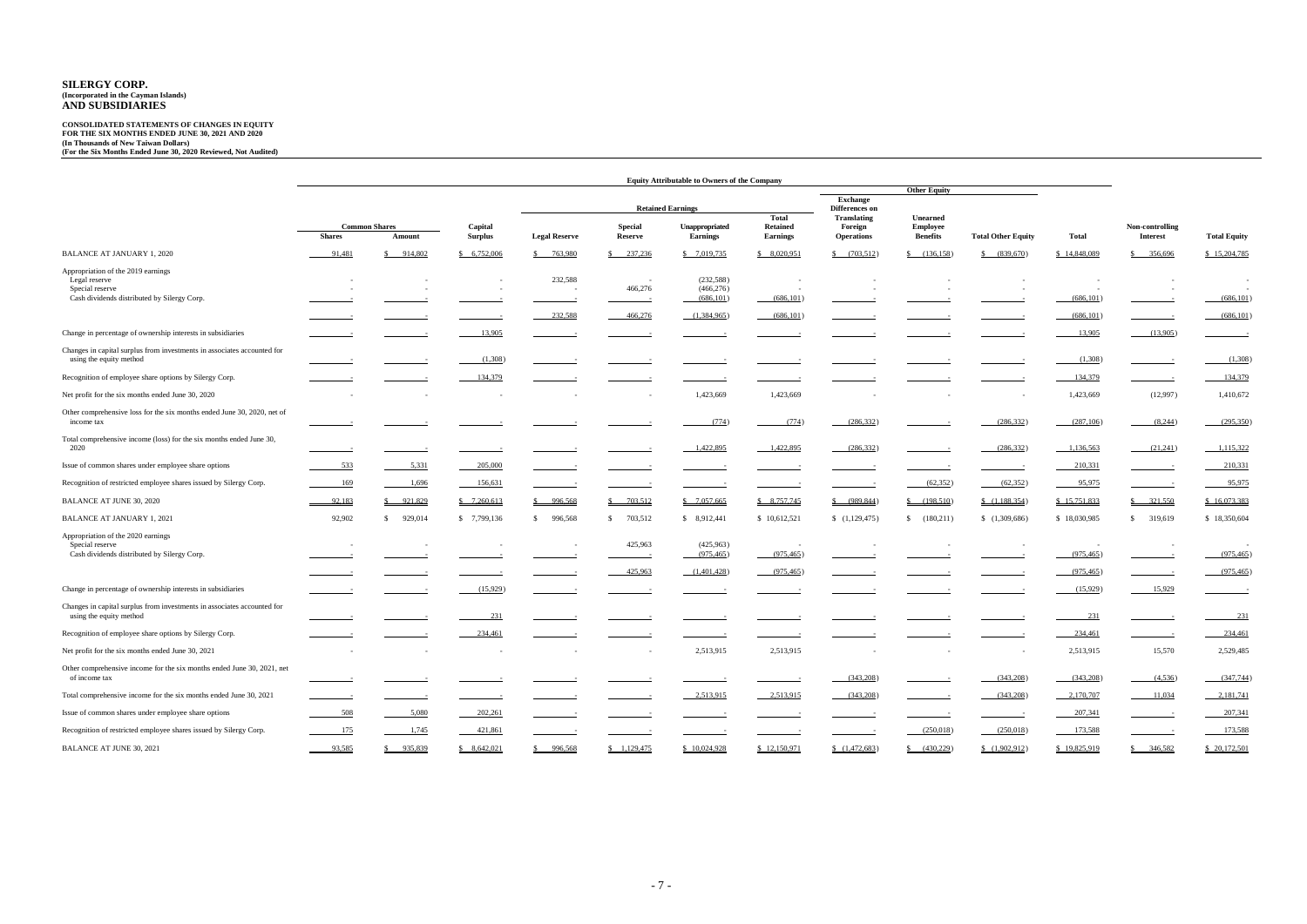# **CONSOLIDATED STATEMENTS OF CASH FLOWS (In Thousands of New Taiwan Dollars)**

|                                                                       | <b>For the Six Months Ended</b><br>June 30 |                    |
|-----------------------------------------------------------------------|--------------------------------------------|--------------------|
|                                                                       | 2021<br>(Audited)                          | 2020<br>(Reviewed) |
| CASH FLOWS FROM OPERATING ACTIVITIES                                  |                                            |                    |
| Income before income tax                                              | \$2,791,675                                | \$1,439,155        |
| Adjustments for:                                                      |                                            |                    |
| Expected credit loss on trade receivables                             | 1,648                                      | 3,841              |
| Net (gain) loss on financial instruments at fair value through profit |                                            |                    |
| or loss                                                               | (53, 434)                                  | 54,504             |
| Depreciation expenses                                                 | 119,108                                    | 78,857             |
| Amortization expenses                                                 | 93,144                                     | 95,549             |
| Interest income                                                       | (32,891)                                   | (30, 184)          |
| Dividend income                                                       | (39,044)                                   | (1,873)            |
| Interest expenses                                                     | 481                                        | 537                |
| Compensation cost of employee share options                           | 234,461                                    | 134,379            |
| Compensation cost of restricted employee shares                       | 173,588                                    | 95,975             |
| Share of loss of associates                                           | 12,875                                     | 51,686             |
| Loss on disposal of property, plant and equipment                     | 27                                         |                    |
| Property, plant and equipment transferred to expenses                 | 14                                         |                    |
| Gains on disposal of intangible assets                                | (8, 412)                                   | (8,246)            |
| Write-down of inventories                                             | 51,278                                     | 28,057             |
| Unrealized (gain) loss on foreign currency exchange                   | (9, 423)                                   | 2,050              |
| Changes in operating assets and liabilities                           |                                            |                    |
| Increase in accounts receivable                                       | (675,584)                                  | (333, 499)         |
| Decrease in other receivables                                         | 29,075                                     | 199,275            |
| Decrease (Increase) in inventories                                    | 25,847                                     | (592, 876)         |
| Increase in prepayments                                               | (44,004)                                   | (9,311)            |
| Increase in defined benefit assets - non-current                      | (23)                                       | (22)               |
| Increase (decrease) in accounts payable                               | 44,979                                     | (26, 248)          |
| Increase (decrease) in accounts payable - related parties             | 2,960                                      | (1,012)            |
| Decrease in other payables                                            | (44,600)                                   | (4,798)            |
| Decrease in other current liabilities                                 | (12,013)                                   | (10,604)           |
| Cash generated from operations                                        | 2,661,732                                  | 1,165,192          |
| Interest received                                                     | 38,065                                     | 28,166             |
| Interest paid                                                         | (481)                                      | (537)              |
| Income tax paid                                                       | (137,669)                                  | (82, 188)          |
| Net cash generated from operating activities                          | 2,561,647                                  | 1,110,633          |
|                                                                       |                                            | (Continued)        |